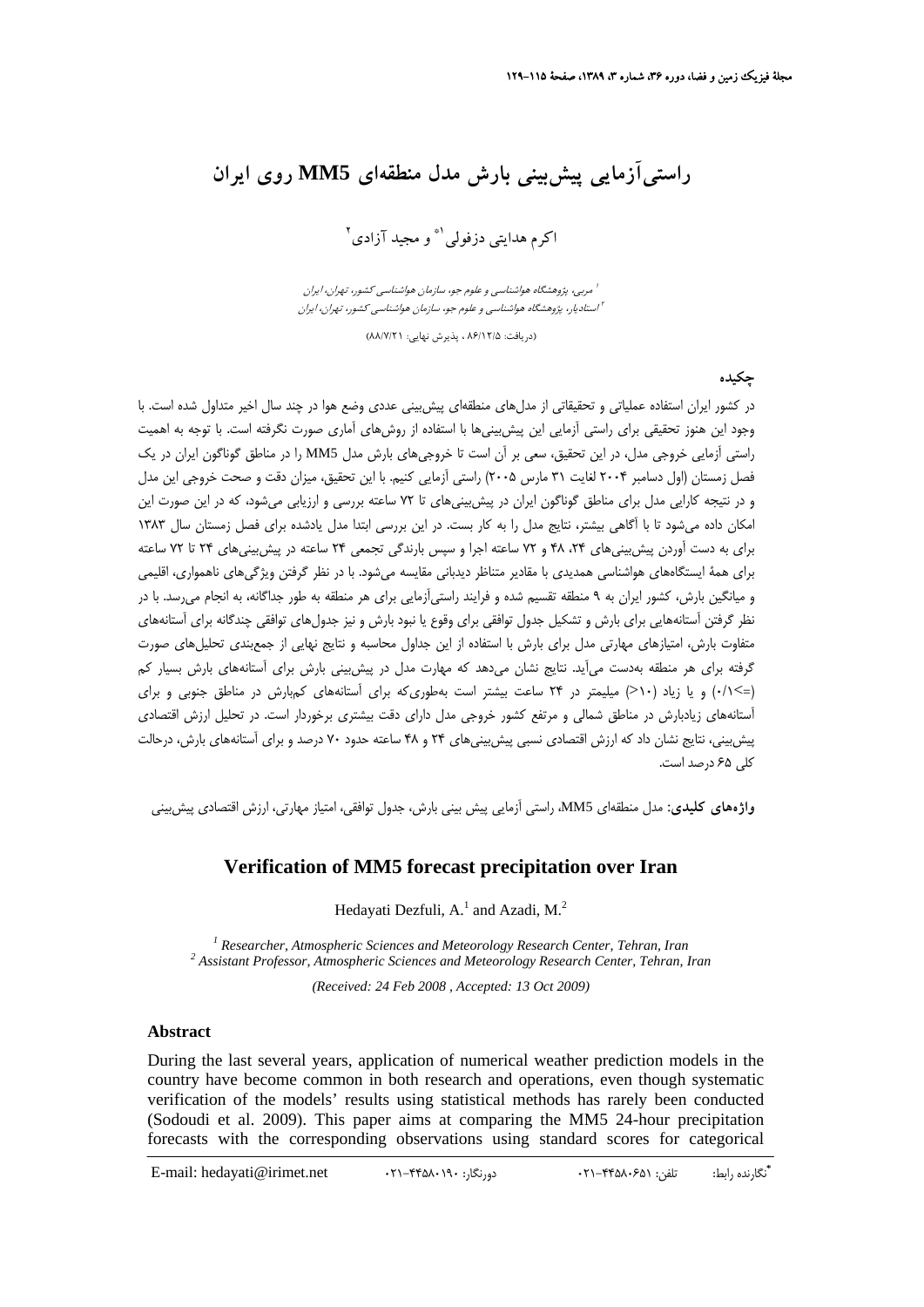forecasts associated with  $2\times2$  contingency tables for different precipitation thresholds over different nine sub-regions of Iran. Comparison is conducted for +24h/+48h/+72h forecasts for a four winter month period from December 2004 to March 2005. Performance of the model results were assessed for all available synoptic and climatological stations scattered across the country at three different precipitation thresholds. The 0.1 mm/24h threshold was considered as the rain/no rain event. The other two intervals are: 0.1-10 and greater than 10 mm/24h for light and heavy precipitation respectively. Based on the long term means of precipitation of different parts of Iran, nine different sub-regions were defined and verification was conducted for the whole country and nine different sub-regions separately.

In this study for verification scores the quantity of precipitation is considered as a dichotomous variable by considering different precipitation thresholds. The standard approach is to record the frequencies with which the precipitation was observed and forecasted in a two-by-two table, and then to quantify forecast quality with summary measures of the table. The structure of a typical contingency table is presented in table 1.

**Table 1.** Rain contingency table is applied at each verification observation site over the period of verification. A threshold value (e.g., 0.1 mm day-1) is chosen to separate rain from no-rain events. Here, a is the number of correct rain forecasts or hits, b is the number of false alarms, c is the number of misses, and d is the number of correct predictions of rain amount below the specified threshold. From McBride and Ebert (2000).

|           |      | Observed |
|-----------|------|----------|
| Predicted | Rain | No rain  |
| Rain      | a.   |          |
| No rain   |      |          |

The verification scores used in this study are as follows: Threat score (TS), or critical success index (CSI). In terms of table1 the threat score is computed as

$$
TS = CSI = \frac{a}{a + b + c}
$$

The worst possible threat score is zero, and the best possible threat score is one. The bias

$$
B = \frac{a+b}{a+c}
$$

Unbiased forecasts exhibit  $B = 1$ . Bias greater than one indicates that the event was forecasted more often than observed, which is called over forecasting. Conversely, bias less than one indicates that the event was forecasted less often than observed, or was under forecasted. Regarding only the occurrence of event as "the" event of interest, the hit rate is the ratio of correct forecasts to the number of times this event occurred. It is

$$
H = \frac{a}{a + c}
$$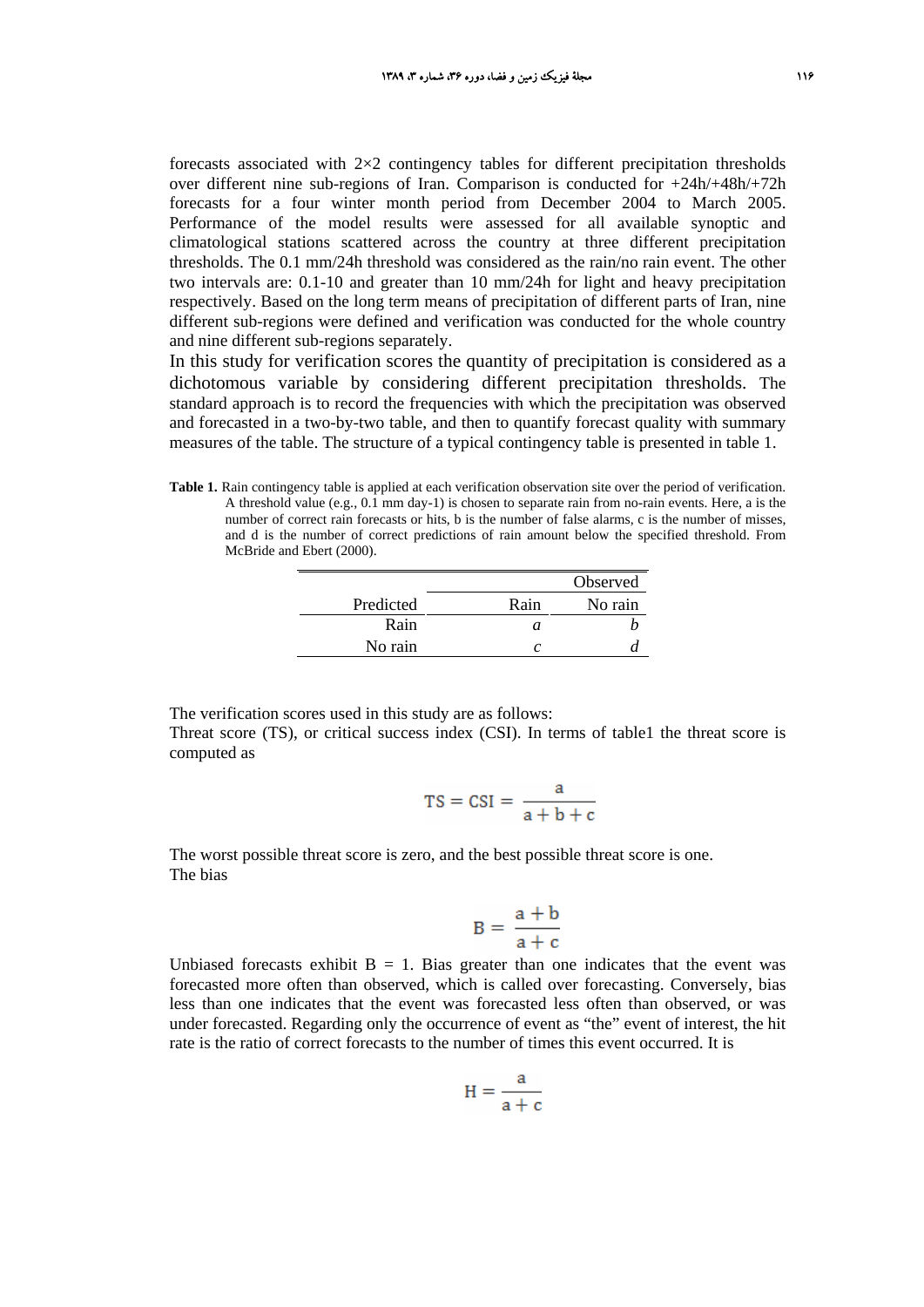False alarm rate which is the ratio of false alarms to the total number of non occurrences of the event is

$$
F = \frac{b}{b+d}
$$

Examining the calculated scores, show that the model forecasts of the rain/no rain event for the four month period over Iran is correct for 80% of the times. But in general results show an over forecasting trend  $(B=1.5)$ . Fairly good results of the model forecasts are mainly due to the fact that during the four month period considered here, the precipitation occurred over the country is mainly associated with large scale mid latitudes synoptic systems in which large scale advective processes are primarily responsible for producing the precipitation. Though it is a common observation by professional forecasters in Iran that the models are unable to predict the convective small scale precipitations successfully. Examining the results for different precipitation thresholds show that the model performance is different for different thresholds, so that the model results for below 0.1 and also above 10 mm/day thresholds are more accurate when compared with those of the other two thresholds. Results for different regions, show that the model performance for lower precipitation thresholds over fairly drier regions in the south and also for high precipitation thresholds over wetter regions in the north of the country are better. It should be mentioned that heavy precipitations in the south-eastern regions are mainly convective and as mentioned above, lower performance of the model is thus expected. Some of the deficiencies in the results are due to the fact that the high resolution model results are compared against the low density synoptic stations located mainly at low lands. For an extensive verification of the model results it is thus necessary to use a more dense observational network.

**Key Words:** MM5, precipitation, statistical Performance, Iran

متناظر مقايسه مي شود. راستيآزمايي پيشبيني مي تواند فرايندي باشد كه در آن به بيان كيفيت هر پيش بيني اشاره دارد. در راستيآزمايي هر پيش بيني يك ارزيابي عيني از كيفيت پيش بيني به شيوه هاي متفاوت صورت مي گيرد. يكي از مهمترين اهداف راستي آزمايي آن است كه نتايج آن بايد حاوي اطلاعات مفيدي باشد تا بتواند راهكارهاي جديدي براي پيش بيني بهتر به دست آورد. تحليل آماري راستيآزمايي و يا ساير اجزاي آن ميتواند در ارزيابي نقاط قوت و ضعف پيشبين و يا امر پيشبيني كمك كند. همانطور كه براي پيش بيني روشهاي متفاوتي وجود دارد، راستيآزمايي نيز به روش هاي متفاوتي صورت ميگيرد. جدول (1) انواعي از اين روشها را براي هر نوع پيشبيني نشان مي دهد(1URL(. **1 مقدمه**

پيش بيني وضع هوا در محدوده وسيعي از زندگي روزمره داراي كاربرد است. براي نمونه هايي از اين كاربرد مي توان به پيش بيني وضع هوا در زندگي عادي، مسائل اقتصادي، ورزشي، پزشكي و نظاير آن اشاره كرد. راستيآزمايي پيشبيني وضع هوا حداقل از سال 1884 مطرح شده است (مولر، 1944). پيش بيني وضع آبوهوا در امور بين المللي نيز ضروري به نظر مي رسد. سازمان هواشناسي جهاني (WMO (يك گزارش فني كه بررسي جامعي از روش هاي راستي آزمايي پيشبيني مورد استفاده در دهه 1980 را در بر دارد منتشر كرده است (استانسكي و همكاران، 1989). منظور از فرايند راستيآزمايي همان ارزيابي كيفيت پيش بيني هاي هواشناسي است كه در آن نتايج فرايند پيشبيني با ديدباني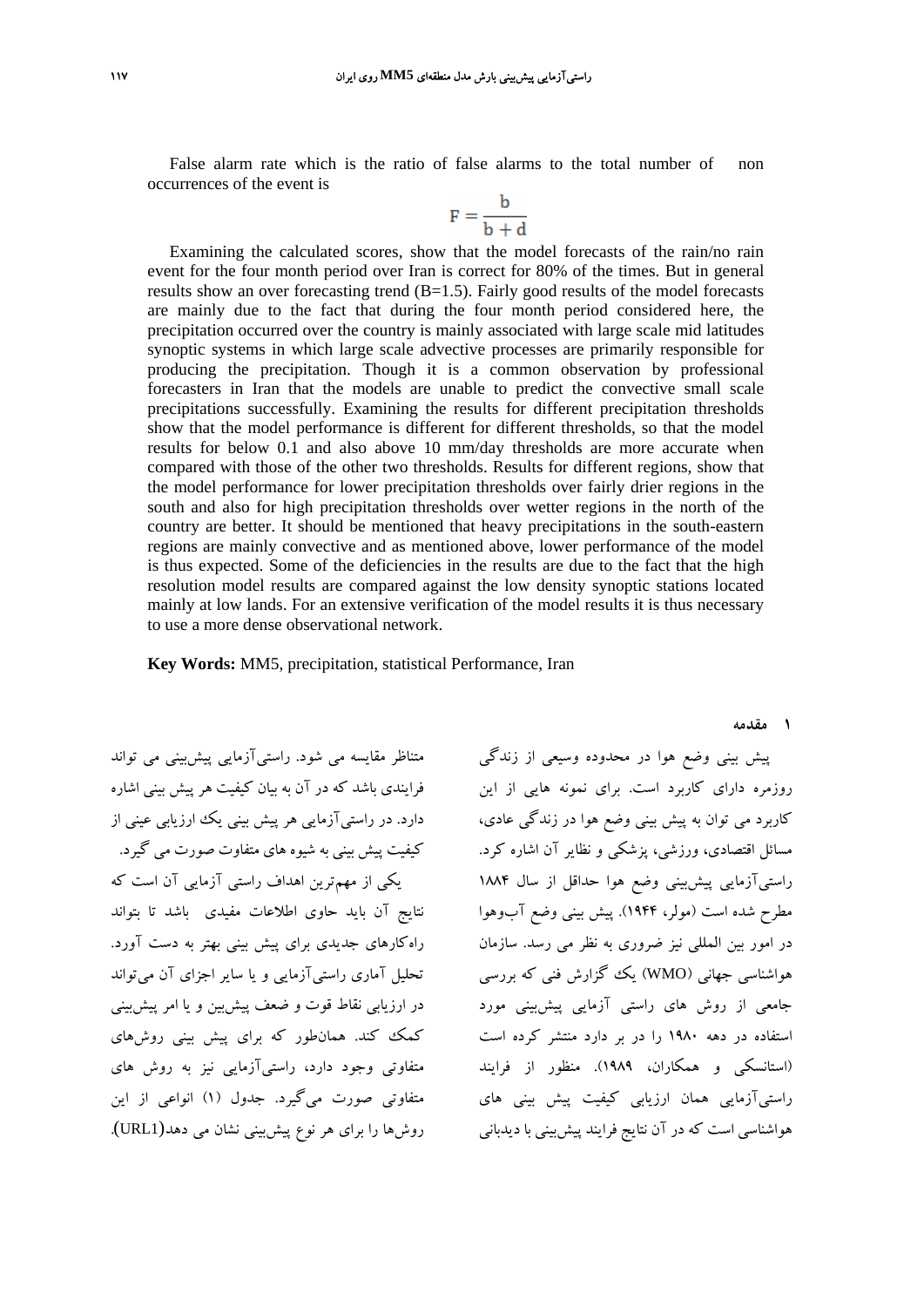| روش راستآزمایی                                      | نوع پیشبینی       | ر ديف |
|-----------------------------------------------------|-------------------|-------|
| دیداری، دوحالتی، چنددستهای، پیوسته                  | يقيني             |       |
| دیداری، احتمالی، همادی                              | احتمالي           | ۲     |
| دیداری، دوحالتی، چنددستهای                          | كيفى              | ٣     |
| ديداري، دوحالتي، چنددستهاي، پيوسته                  | سرى زمانى         | ۶     |
| ديداري، دوحالتي، چنددسته اي، پيوسته، احتمالي، فضايي | توزيع فضايي       | ٥     |
| دوحالتي، چنددستهاي، پيوسته، احتمالي، همادي          | فضا و زمان        | ٦     |
| دیداری، دو حالتی، احتمالی، فضایی، همادی             | دوحالتبي (أرى/نه) | ٧     |
| دیداری، چنددستهای، احتمالی، فضایی                   | جنددستهاى         | л     |
| ديداري، پيوسته، احتمالي، فضايي، همادي               | ييوسته            | ٩     |

**جدول .1** روشهاي راستيآزمايي انواع پيشبيني.

دريافت كردهاند، مطمئن شوند.

بهطوركلي براي ارزيابي هر پيشبيني سه ويژگي قايل ميشوند (مورفي، 1993): -1 سازگاري: كه درجه تناظر بين پيشبيني با بهترين قضاوت پيشبين است، -2 كيفيت: معياري است براي سنجش تطابق پيشبيني با آنچه در عمل اتفاق ميافتد، -3 ارزش: معياري است كه به كمك آن ميتوان ارزش اقتصادي يك پيشبيني را در تصميمگيري مرتبط با آن سنجيد.

دراين طبقهبندي، مورفي و اپشتين (1989) در ديدگاه علمي، راستيآزمايي پيشبيني را فرايابي راستيآزمايي ناميدند. دراين ديدگاه ميتوان به ارزيابي نقاط قوت و ضعف مجموعهاي از شرايط و مراحل انجام پيشبيني نيز پرداخت (ويلكس، 1995). اگر به اين نتيجه برسيم كه پارامتري سازي فرايندهاي فيزيكي كه براساس آن پيشبيني صورت گرفته است اشكال دارد ميتوان آن را بررسي كرد و در صورت امكان تصحيح كرد. در پارهاي از موارد تصحيحات لازم احتمالي روي بخشهاي

شايد عجيب نباشد كه مورفي (1993) ديدگاههاي متفاوتي براي راستي آزمايي پيش بيني در نظر گرفته است. اما شايد اين پرسش مطرح شود كه اصلاً چه نيازي به راستي آزمايي داريم. هرچند پاسخ اين پرسش تا حدودي روشن به نظر مي رسد، برير و الن (1951) سه دليل براي آن بر شمردند:

-1 از نظر مديريتي، سامانه پيشبيني بايد كنترل شود؛ يعني بررسي شود كه آيا روند كار و سامانه پيشبيني با گذشت زمان بهبود مييابد يا نه.

-2 از نظر علمي، بايد موارد قوت و ضعف سامانه پيشبيني شناسايي شود تا از بازخورد آن در بهبود سامانه پيشبيني بهرهگيري شود.

-3 از ديدگاه اقتصادي، كاربران و سرمايهگذاران همواره انتظار دارند نسبت به درستي پيشبينيهايي كه دريافت كردهاند، توجيه شوند. يا به بيان ديگر بتوانند عملكرد سامانههاي متفاوت پيشبيني را با هم مقايسه كنند . براي نمونه اگر در كشوري كاربران در ازاي دريافت خدمات پيشبيني وضع هوا، مبلغي را مي پردازند، ضروري است كه با اجراي فرايند راستيآزمايي، از درصد درستي آنچه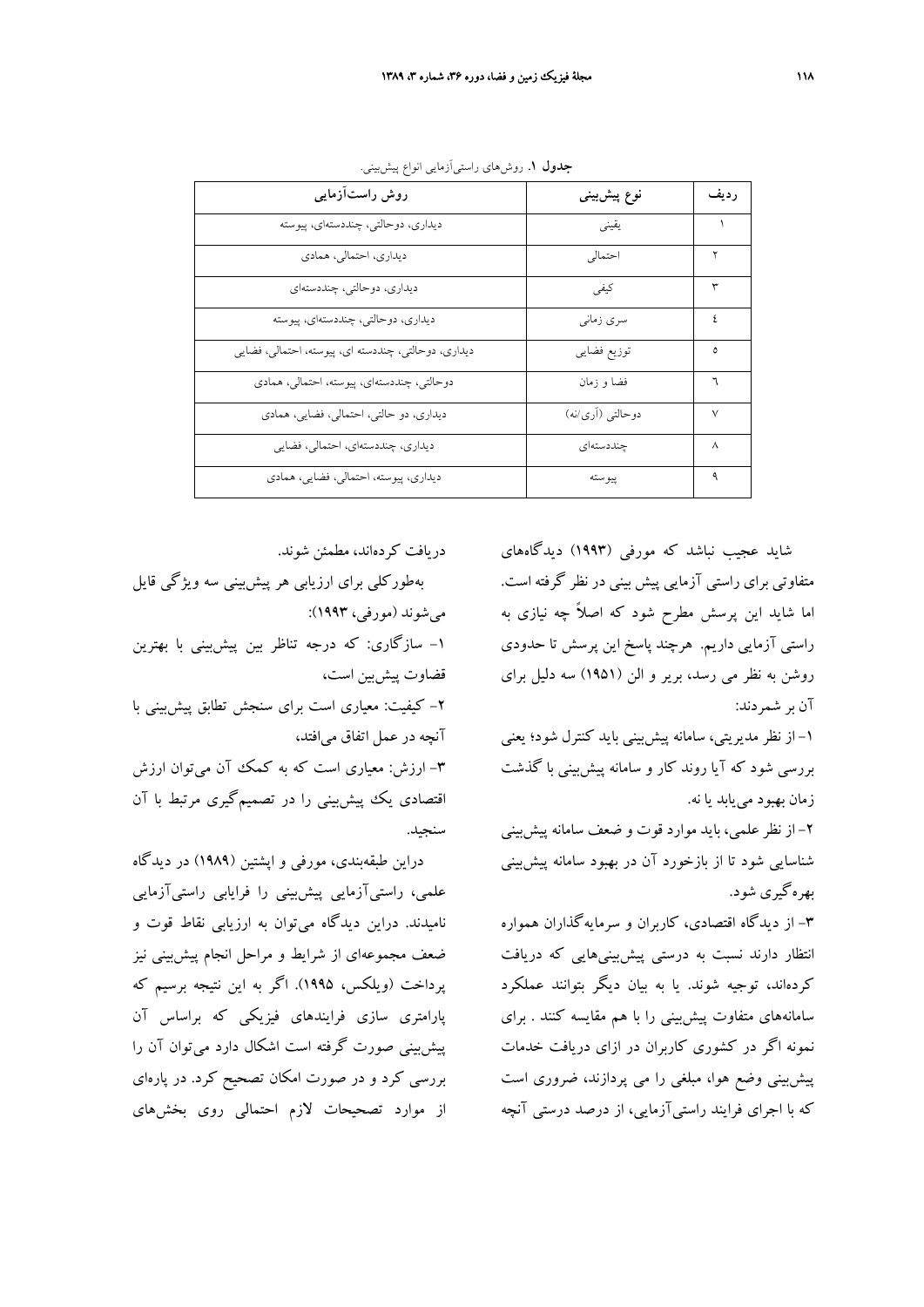گوناگون مدل شامل محاسبات مورد استفاده در مدل و يا چگونگي تفسير برونداد مدل براي صدور پيشبيني ضروري به نظر ميرسد كه به كمك نتايج راستيآزمايي ميتوان به بررسي علت رخداد هريك از آنها پرداخت (جوليف و استفنسن، 2003).

طيف گسترده اي از شيوههاي راستيآزمايي پيشبيني وجود دارد. اما همه آنها شامل محاسبات ارتباط بين امر پيشبيني و انطباق دادههاي ديدباني با پيشبيني است. بر پايه يك نظريه اساسي از مورفي و وينگر (1987) راستيآزمايي پيشبيني، شامل بررسي مشخصات مشترك دادههاي ديدباني و پيشبيني است. براساس اطلاع نگارندگان، متأسفانه در ايران تاكنون بررسي يا تحقيق منتشرشده اي كه در آن پيشبينيهاي مدلها با استفاده از روشهاي آماري و با جزئيات مرسوم صورت گرفته باشد، وجود ندارد. در اين مقاله در بخش دوم روش راستيآزمايي پيشبيني دوحالتي و معرفي كميتهاي نردهاي وابسته به جدول توافقي توصيف ميشود، سپس همين روش براي پيشبيني چندحالتي تعميم داده ميشود. در بخش سوم توصيف پيكربندي مدل مورد استفاده در اين تحقيق بررسي شده ،در بخش چهارم تعريف روش كار و در بخش پنجم، نتايج راستيآزمايي پيشبيني براي سه حالت وقوع يا نبود بارش، آستانههاي متفاوت و مناطق و آستانههاي گوناگون مورد بحث و بررسي قرار ميگيرد.

**2 روش راستيآزمايي پيشبيني دوحالتي (جدول توافقي2×2)**

براي اجراي فرايند راستيآزمايي به تابع احتمال مشترك پيشبيني – ديدباني نياز داريم. سادهترين راه براي راستيآزمايي پيشبينيها تشكيل جدول توافقي (2×2) است. با فرض اينكه پيشبيني و ديدباني بهترتيب با Y و O نشان داده شوند، جدول(2) را به شكل زير تشكيل

ميدهيم:

**جدول .2** جدول توافقي (2×2).

|       | O <sub>1</sub> | O <sub>2</sub> |             |
|-------|----------------|----------------|-------------|
| $Y_1$ | a              |                | $a + b$     |
| $Y_2$ | $\mathcal{C}$  | d              | $c + d$     |
|       | $a + c$        | $b + d$        | $n=a+b+c+d$ |

كه متغييرهاي آن به ترتيب عبارتاند از: 1O: ديدبانيهاي مثبت (وقوع پديده)، 2O: ديدبانيهاي منفي (نبود پديده)، 1Y: پيشبينيهاي مثبت (وقوع پديده)، 2Y: پيشبينيهاي منفي (نبود پديده)، a: تعداد دفعاتي كه پديده اتفاق افتاده و وقوع آن پيشبيني شده باشد، b: تعداد دفعاتي كه پديده اتفاق نيفتاده ولي وقوع آن پيشبيني شده باشد، c: تعداد دفعاتي كه پديده اتفاق افتاده ولي وقوع آن پيشبيني نشده باشد، d:تعداد دفعاتي كه پديده اتفاق نيفتاده و وقوع آن پيشبيني نشده باشد، در ادامه اين بخش كميتهاي عددي وابسته به جدول توافقي كه در اين تحقيق استفاده شده است، به اختصار

مرور مي شود. براي توضيح كامل و مفصل به (1URL( رجوع شود.

**1-2 كميتهاي نردهاي وابسته به جدول توافقي 2×2** الف) نسبت صحيح: يكي از مشهورترين كميتهاي نردهاي وابسته به جدول توافقي 2×2 براي سنجش دقت پيشبينيها نسبت صحيح است. اين كميت برابر نسبت مجموع پيشبينيهاي صحيح به تعداد كل پيشبينيها است و به صورت زيرتعريف ميشود: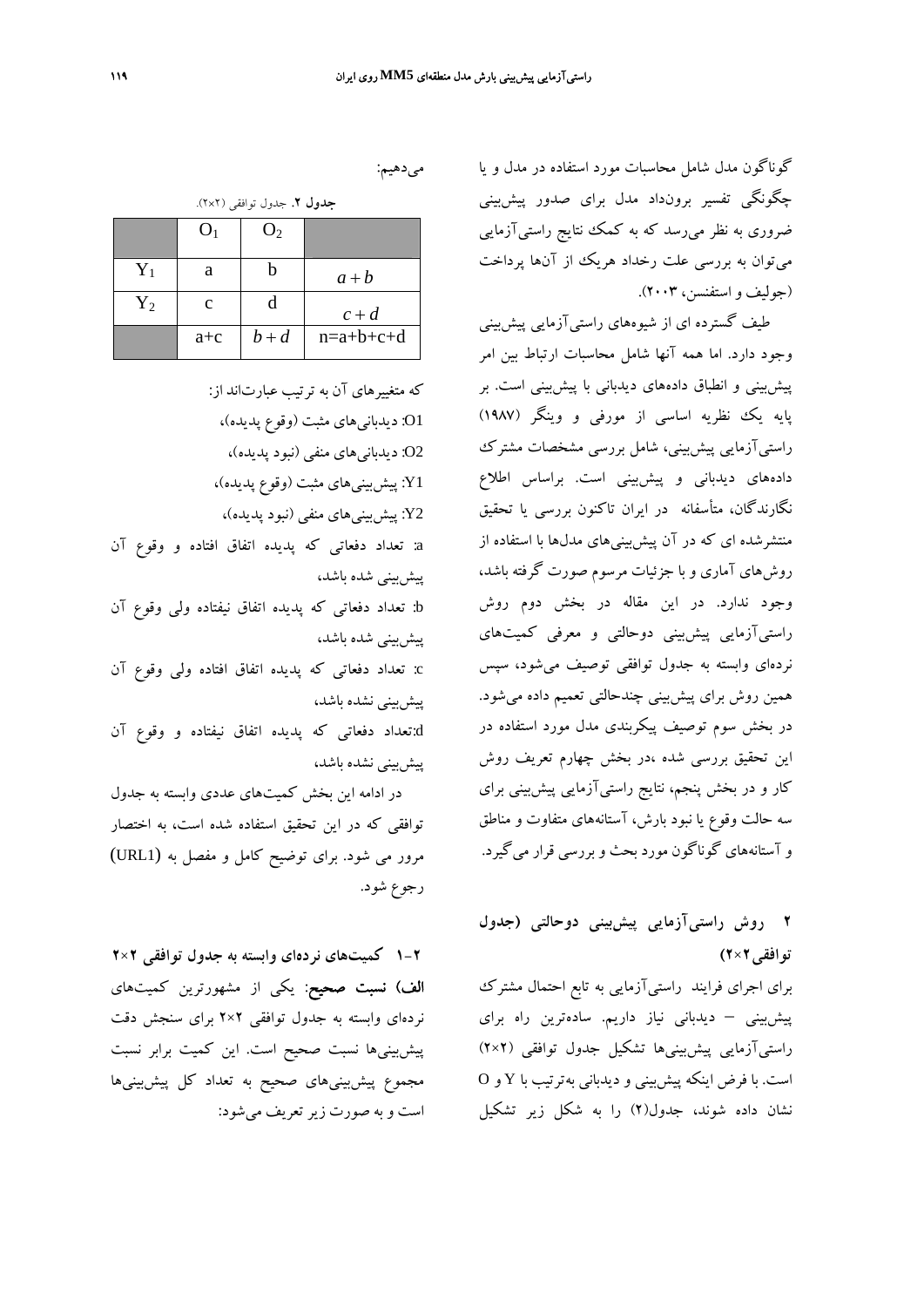پيشبينيهاي صحيح مثبت به مجموع تعداد پيشبينيهاي صحيح مثبت، تعداد پيشبينيهاي نادرست منفي و تعداد پيشبينيهاي نادرست مثبت. بهعبارتديگر d كه پيشبينيهاي منفي درست است در مخرج حذف شده است، بدين معنا كه هرچه پيشبيني منفي درست زياد باشد (پديده نادر) تأثيري در مقدار اين كميت ندارد.

$$
TS = \frac{a}{a+b+c} \tag{2}
$$

مقدار آن نيز مشابه نسبت صحيح همواره بين صفر براي پيشبيني نادرست و يك براي پيشبيني كامل است.

ه) **آهنگ برخورد:** بنا به تعريف نسبت تعداد پيشبييهاي مثبت درست به تعداد كل ديدبانيهايي است كه پديده موردِنظر اتفاق افتاده است :

 $\tilde{\mathcal{L}}(\Delta)$  $a + c$ *a* +  $H =$ مقدار آن نيز بين صفر براي پيشبيني نادرست و يك براي

پيشبيني كامل است.

ی) آهنگ هشدارهای تقلبی: بنا به تعریف نسبت تعداد كل پيشبينيهاي نادرست مثبت (پيشبينيهاي محقق نشده) به تعداد كل ديدباني هايي است كه پديده مورد نظر اتفاق نيفتاده است:

$$
F = \frac{b}{b+d} \tag{9}
$$

**2-2 روش راستيآزمايي پيشبيني چندحالتي** راستيآزمايي پيشبيني تنها به حالت 2×2 محدود نميشود بلكه اين طبيعي است كه در پيشبيني پديده ها مرتبههاي بيش از دو حالت نيز وجود داشته باشد جدول راستيآزمايي پيش بيني 3×3 را در نظر ميگيريم (شكل 1) 1URL .

$$
PC = \frac{a+d}{n}
$$
\n(a)   
\n
$$
P = \frac{a+d}{n}
$$
\n(b)   
\n
$$
P = \frac{1}{n}
$$
\n(c) 
$$
P = \frac{1}{n}
$$
\n(d) 
$$
P = \frac{1}{n}
$$
\n(e) 
$$
P = \frac{1}{n}
$$
\n(f) 
$$
P = \frac{1}{n}
$$
\n(g) 
$$
P = \frac{1}{n}
$$
\n(h) 
$$
P = \frac{1}{n}
$$
\n(i) 
$$
P = \frac{1}{n}
$$
\n(j) 
$$
P = \frac{1}{n}
$$
\n(k) 
$$
P = \frac{1}{n}
$$
\n(l) 
$$
P = \frac{1}{n}
$$
\n(m) 
$$
P = \frac{1}{n}
$$
\n(n) 
$$
P = \frac{1}{n}
$$
\n(n) 
$$
P = \frac{1}{n}
$$
\n(o) 
$$
P = \frac{1}{n}
$$
\n(p) 
$$
P = \frac{1}{n}
$$
\n(p) 
$$
P = \frac{1}{n}
$$
\n(p) 
$$
P = \frac{1}{n}
$$
\n(p) 
$$
P = \frac{1}{n}
$$
\n(p) 
$$
P = \frac{1}{n}
$$
\n(p) 
$$
P = \frac{1}{n}
$$
\n(p) 
$$
P = \frac{1}{n}
$$
\n(p) 
$$
P = \frac{1}{n}
$$
\n(p) 
$$
P = \frac{1}{n}
$$
\n(p) 
$$
P = \frac{1}{n}
$$
\n(p) 
$$
P = \frac{1}{n}
$$
\n(p) 
$$
P = \frac{1}{n}
$$
\n(p) 
$$
P = \frac{1}{n}
$$
\n(p) 
$$
P = \frac{1}{n}
$$
\n(p) 
$$
P = \frac{1}{n}
$$
\n(p) 
$$
P = \frac{1}{n}
$$
\n(p) 
$$
P = \frac{1}{n}
$$
\n(p) 
$$
P = \frac{1}{n}
$$
\n(p) 
$$
P = \frac{1}{n}
$$
\n(p) 
$$
P = \frac{1}{n}
$$
\n(p) 
$$
P = \frac{1}{n
$$

ب) اريبي: كميت اريبي مقدار انحراف ميانگين پيشبيني از ميانگين ديدباني متناظر آن است. اين كميت هيچ آگاهي از اين تناظرها بهصورت جداگانه نميدهد بلكه ميانگينها را با هم مقايسه ميكند. طبق تعريف مقدار اين كميت از رابطه زير به دست ميآيد:

$$
B = \frac{a+b}{a+c} \tag{7}
$$

بهترين مقدار اين كميت براي پيشبيني كامل يك است و ممكن است كمتر و يا بيشتر از يك باشد. اين كميت، كيفيت پيشبيني را بيان نميكند، به همين دليل ممكن است يك پيشبيني بسيار بد باشد اما از نظر اريبي بسيار خوب نشان دهد.

ج) نسبت هشدارهاي نادرست: اين كميت بنا به تعريف، نسبت تعداد پيشبينيهاي نادرست به تعداد كل پيشبينيهاي مثبت است، يعني نسبت پيشبينيهايي را كه نادرست بودهاند اندازه ميگيرد. بنابراين هر چه مقدار آن كوچكتر باشد بهتر است. مقدار اين كميت براي پيشبيني كامل صفر و براي پيشبيني كاملاً نادرست، يك ميشود:

$$
FAR = \frac{b}{a+b} \tag{(*)}
$$

د) كميت نردهاي ديگر كه براي سنجش دقت به كار ميرود **TS** است: اين كميت مشابه نسبت صحيح است، با اين تفاوت كه بهويژه براي موقعي كه فراواني پديده موردِنظر كوچك باشد (پديده نادر) بسيار مناسب است. مطابق تعريف مقدار آن برابر است با نسبت تعداد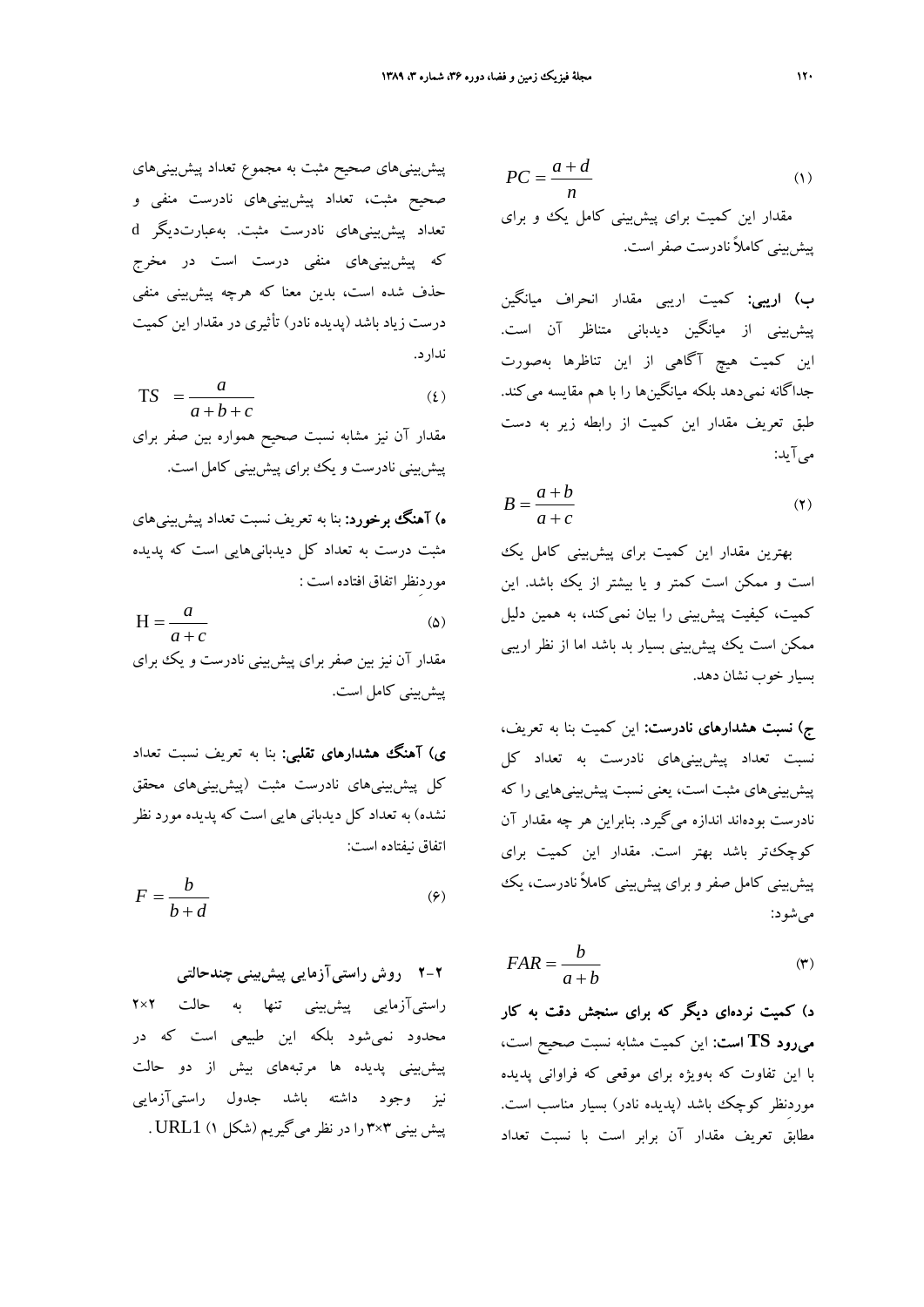

**شكل .1** جدول توافقي در حالت 3×.3

تحليلي تصميمگيري مورد بحث قرار ميگيرد. يك تصميمگيرنده (كاربر پيشبيني) براي اتخاذ تصميم تعدادي انتخاب در پيشرو دارد و انتخاب او تا حدي تحت تاثير پيشبيني است. كاربري را در نظر بگيريد كه نسبت به يك وواقعه خاص وضع هوا، A، حساس باشد. فرض كنيد خسارتي كه به اين كاربر وارد ميشود، درصورتيكه واقعه اتفاق بيافتد و او اقدام حفاظتي در برابر آن به انجام نرسانده باشد L و درصورتي كه اقدام حفاظتي را عملي كند بايد هزينه C را براي اين اقدام بپردازد تا از خسارت L جلوگيري شود. ارزش پيشبيني در واقع مبلغي است كه كاربر درصورت استفاده از پيشبيني صرفهجويي خواهد كرد. بنابراين پيشبيني در صورتي داراي ارزش اقتصادي است كه بتواند هزينه كاربر را با استفاده از  $(\text{E}_{\text{forecast}})$  نسبت به هزينه كاربر درصورتيكه  $(E_{\text{climate}})$  فقط به پيش بيني اقليمي دسترسي داشته باشد كمتر كند. ارزش نسبي پيشبيني با رابطه زير تعريف ميشود:

$$
RV = \frac{E_{\text{climate}} - E_{\text{forecast}}}{E_{\text{climate}} - E_{\text{perfect}}}
$$
(11)

كه در آن

در اين جدول 9 حالت پيشبيني و ديدباني وجود دارد .است n=r+s+t+u+v+w+x+y+z آنها كل جمع كه برخي كميتهاي عددي وابسته به جدول توافقي 2×2 به سادگي به ابعاد بالاتر قابل تعميم است. اين كميتها شامل B، H و PC هستند كه براي جدول توافقي 3×3 به صورت زيرتعريف ميشوند:

$$
B_1 = \frac{r + s + t}{r + u + x} \tag{V}
$$

$$
B_2 = \frac{u + v + w}{s + v + y} \tag{A}
$$

$$
B_3 = \frac{x + y + z}{t + w + z} \tag{4}
$$

$$
H = \frac{a}{a+c} = \frac{r+v+z}{n}
$$
 (1)

$$
PC = \frac{a+d}{n} = \frac{2r + 2v + 2z + n}{n}
$$
 (1)

تعميم بقيه كميتهاي گفته شده جدول 2×2 به جدولهاي مرتبه بالاتر امكان پذير نيست و بايستي كميتهاي عددي كليتري را تعريف كرد (1URL(.

**3-2 ارزش اقتصادي پيشبيني** ارزش اقتصادي پيشبيني وضع هوا، در مدلهاي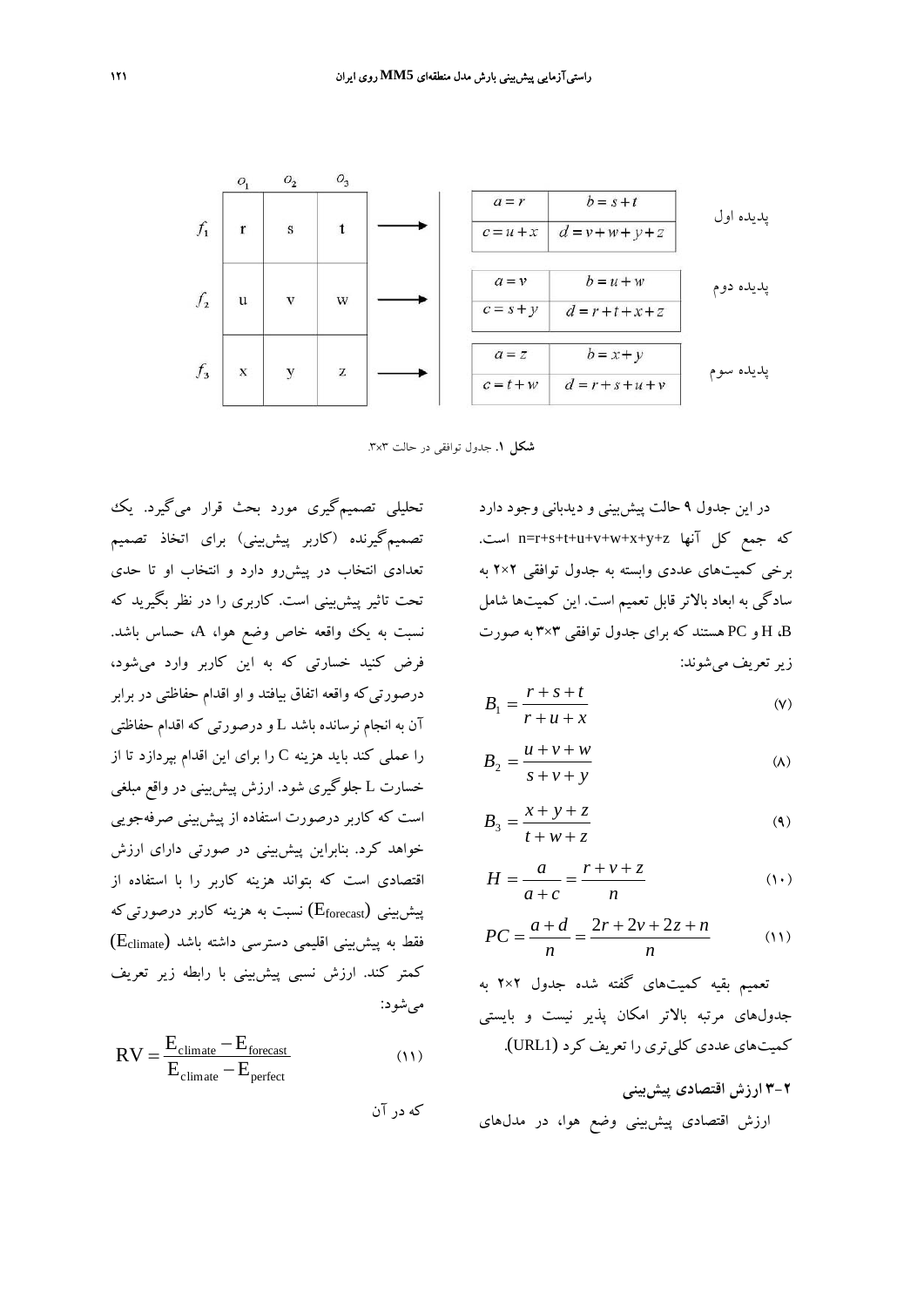كوچــك بــا تفكيــك افقــي15 كيلــومتر كــل ايــران را ميپوشاند (44-63 درجه شرقي و 24-40 درجـه شـمالي ). بـراي شـبكههـاي مـدل الگـوي دوسـويه انتخـاب شـد تـا پديدههاي دامنه بزرگ روي شرايط مرزي دامنه كوچـك تاثير بگذارد. تفكيك افقي دادههاي نـاهمواري و كـاربري زميني 2 دقيقه (حدود 4 كيلومتر) انتخاب شد. بيشينه نقـاط شبكه در جهت طـول جغرافيـا يي 185 و در جهـت عـرض جغرافيايي 130 نقطه است. تعداد ترازهاي كامل سيگما 31 است.

طرحوارههاي انتخاب شده براي فيزيك مدل به شـرح زيراست. - طرحواره رطوبت: Simpleice - طرحواره همرفت: دامنه بزرگ Miller-Betts و دامنه كوچك Grell - طرحواره لايه مرزي سيارهاي: PBL MRF  $CC2M:$  طرح $e$ واره تابش جوّی  $-$ - همرفت سطحي بـراي دامنـه بـزرگ وجـود نـدارد ولـي براي دامنه كوچك در نظر گرفته شده است.

در اين تحقيق پيشبينيهـاي 96 سـاعته كـه از سـاعت GMT 18 هر روز شروع شده است بررسـي شـده و نتـايج در بازه هاي زمـاني يـكسـاعته در فايـل خروجـي ذخيـره ميشوند. برونداد مدل براي پيشبيني 24 ساعته بارنـدگي با مقادير بارش ديدباني 24 ساعته ماههـاي دسـامبر 2004 و ژانويه، فوريه و مارس 2005 (زمستان 1383) ايسـتگاههـاي همديدي از ساعت GMT 6 تا 24 ساعت بعد مقايسه شـده است.

**4 روش كار**

در اين تحقيـق محـدودة كشـور ايـران بـه چ نـد منطقـه تقسيم شده است. از آنجا كه منـاطق گونـاگون كشـور، از نظر بارش داراي ويژگيهـاي متفـاوت اقليمـي انـد و دقـت مدل در مناطق گوناگون متفاوت است، بنابراين براي تعيين

(Eclimate) = min(C, sL) s فراواني نسبي اقليمي واقعه يا كسري از روزها اسـت كـه واقعه اتفاق ميافتد. در پــيشبينــي دو حــالتي بــا تشــكيل جــدول تــوافقي (جدول 2) ميتوان ارزش پيشبيني را به شكل زير محاسبه كرد:

$$
E_{forecast} = \frac{a}{n}c + \frac{b}{n}c + \frac{c}{n}l
$$
\n
$$
\sum_{i=1}^{n} \sum_{j=1}^{n} c_{ij}c_{ij}c_{ij}c_{ij}
$$
\n
$$
C_{i} = \frac{1}{n} \sum_{j=1}^{n} c_{ij}c_{ij}c_{ij}
$$
\n
$$
C_{i} = \sum_{j=1}^{n} c_{ij}c_{ij}c_{ij}
$$
\n
$$
C_{i} = \sum_{j=1}^{n} c_{ij}c_{ij}c_{ij}
$$
\n
$$
C_{i} = \sum_{j=1}^{n} c_{ij}c_{ij}c_{ij}
$$
\n
$$
C_{i} = \sum_{j=1}^{n} c_{ij}c_{ij}c_{ij}
$$
\n
$$
C_{i} = \sum_{j=1}^{n} c_{ij}c_{ij}c_{ij}
$$
\n
$$
C_{i} = \sum_{j=1}^{n} c_{ij}c_{ij}c_{ij}
$$
\n
$$
C_{i} = \sum_{j=1}^{n} c_{ij}c_{ij}c_{ij}
$$
\n
$$
C_{i} = \sum_{j=1}^{n} c_{ij}c_{ij}
$$
\n
$$
C_{i} = \sum_{j=1}^{n} c_{ij}c_{ij}
$$
\n
$$
C_{i} = \sum_{j=1}^{n} c_{ij}c_{ij}
$$
\n
$$
C_{i} = \sum_{j=1}^{n} c_{ij}c_{ij}
$$
\n
$$
C_{i} = \sum_{j=1}^{n} c_{ij}c_{ij}
$$
\n
$$
C_{i} = \sum_{j=1}^{n} c_{ij}c_{ij}
$$
\n
$$
C_{i} = \sum_{j=1}^{n} c_{ij}c_{ij}
$$
\n
$$
C_{i} = \sum_{j=1}^{n} c_{ij}c_{ij}
$$
\n
$$
C_{i} = \sum_{j=1}^{n} c_{ij}c_{ij}
$$
\n
$$
C_{i} = \sum_{j=1}^{n} c_{ij}c_{ij}
$$
\n
$$
C_{i} = \sum_{j=1}^{n} c_{ij}c_{ij}
$$
\n
$$
C_{i} = \sum_{j=1}^{n} c_{ij}c_{ij}
$$
\n<

$$
\alpha = \frac{C}{L} \qquad H = \frac{a}{a+c} \qquad F = \frac{b}{b+d}
$$

**3 توصيف پيكربندي مدل مورد استفاده**

مدل ميانمقياس 5MM يك مـدل منطقـه محـدود داراي ديناميك غير ايسـتابي و مختصـه سـيگما در راسـتاي قـائم اسـت. هـدف اصـلي از طراحـي ايـن مـدل شـبيهسـازي يـا پيشبيني جو در مقياس مياني يا منطقه اي اسـت. ايـن مـدل توانايي اجرا براي چند دامنـه تودرتـو را دارد . تقريـب غيـر ايستابي مدل اين امكان را فراهم مي آورد تا با تفكيكهاي افقي چند كيلومتر نيز اجرا شود . مدل با چند برنامـه جـانبي براي پيشپردازش، پشتيباني ميشود كه بـه مجموعـه آنهـا سامانه مدلسازي 5MM گفته ميشود.

براي اجـراي مـدل دو دامنـه درنظرگرفتـه شـد، دامنـه بزرگ با تفكيك افقي 45 كيلومتر محدوده 10-80 درجـه شـرقي و 10-48 درجـه شـمالي را دربرمـيگيـرد و دامنـه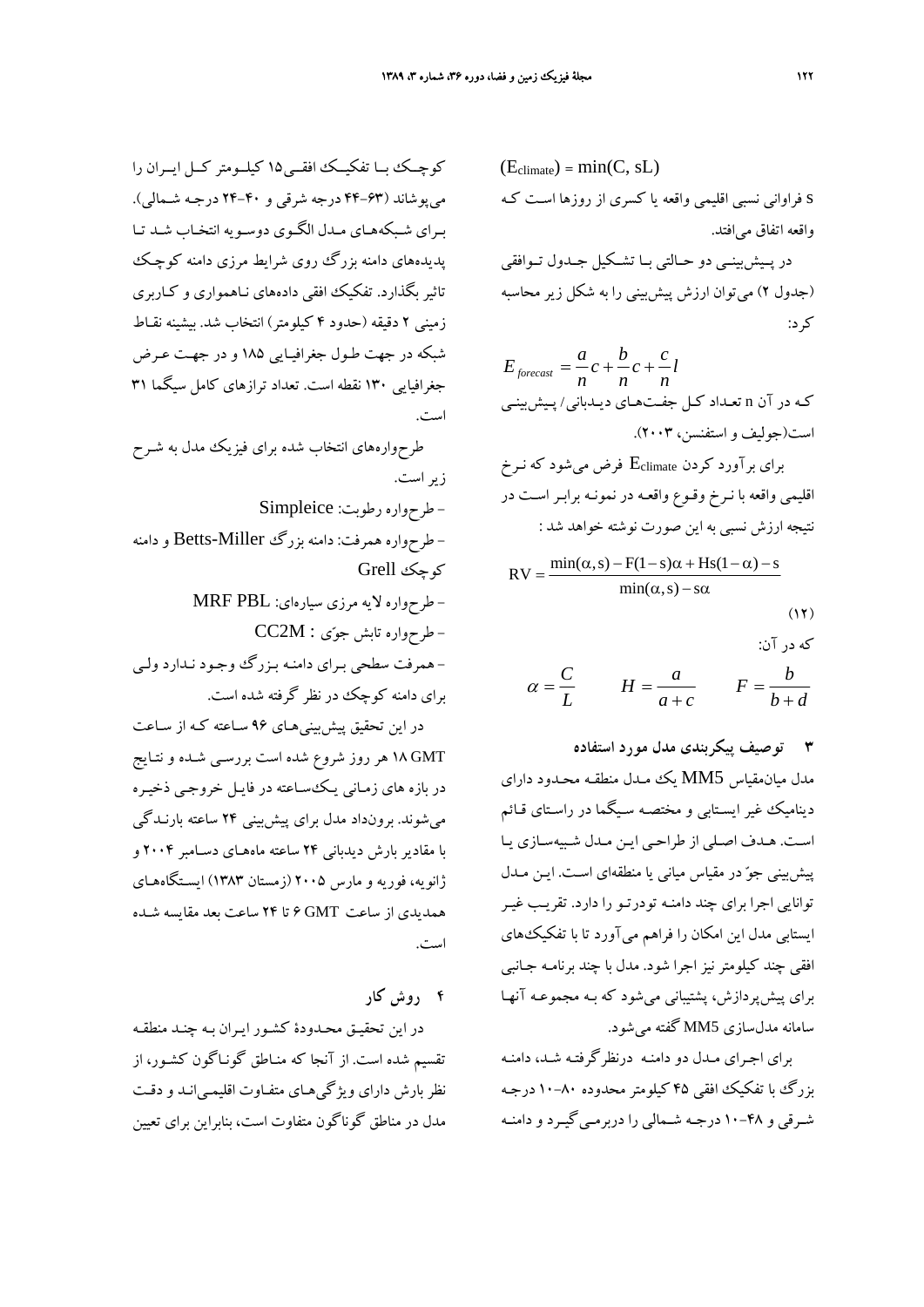دقت مدل براي هـر منطقـه بـه صـورت جداگانـه براسـاس ميانگين مقـدار بـارش، كشـور ايـران بـه 9 منطقـه متفـاوت تقسيم شده است. اين تقسيمبندي در كار ما نقش اساسي و كليدي ندارد و منظـور از آن فقـط جـدا كـردن منـاطق بـا رژيـمهـاي متفـاوت بـارش از هـم اسـت. شـكل (2) ايـن تقسيمبندي را نشان مي دهد.

**5 نتايج و بحث**

در اين بررسي، مدل براي فصل زمستان 1383 براي بـه دست آوردن پيش بيني هـاي ۴۸، ۴۸ و ۷۲ سـاعته اجـرا و سپس بارندگي تجمعي 24 ساعته در پيشبيني هـاي تـا 72

سـاعته بـراي همـة ايسـتگاه هـاي هواشناسـي همديـدي بـا مقــادير متنــاظر ديــدباني مقايســه شــد. نتــايج در 3 گــروه تقسيمبندي شد:

**1-5 نتايج راستيآزمايي پيش بيني وقوع يا نبود بارش** در اين قسـمت، فراينـ د راسـتيآزمـايي بـراي تمـام كشـور ايــــران بــــدون در نظــــر گــــرفتن آســــتانه اي بــــرا ي بارش و يا منطقه بندي صورت مي گيرد و سپس با تشـكيل جدول توافقي 2×،2 بعضي كميت هاي نرده اي وابسـته بـه اين جـدول محاسـبه و نتـايج در جـدول (3) خلاصـه شـده است:



**شكل .2** تقسيمبندي كشور به 9 منطقه مورد استفاده در اين تحقيق.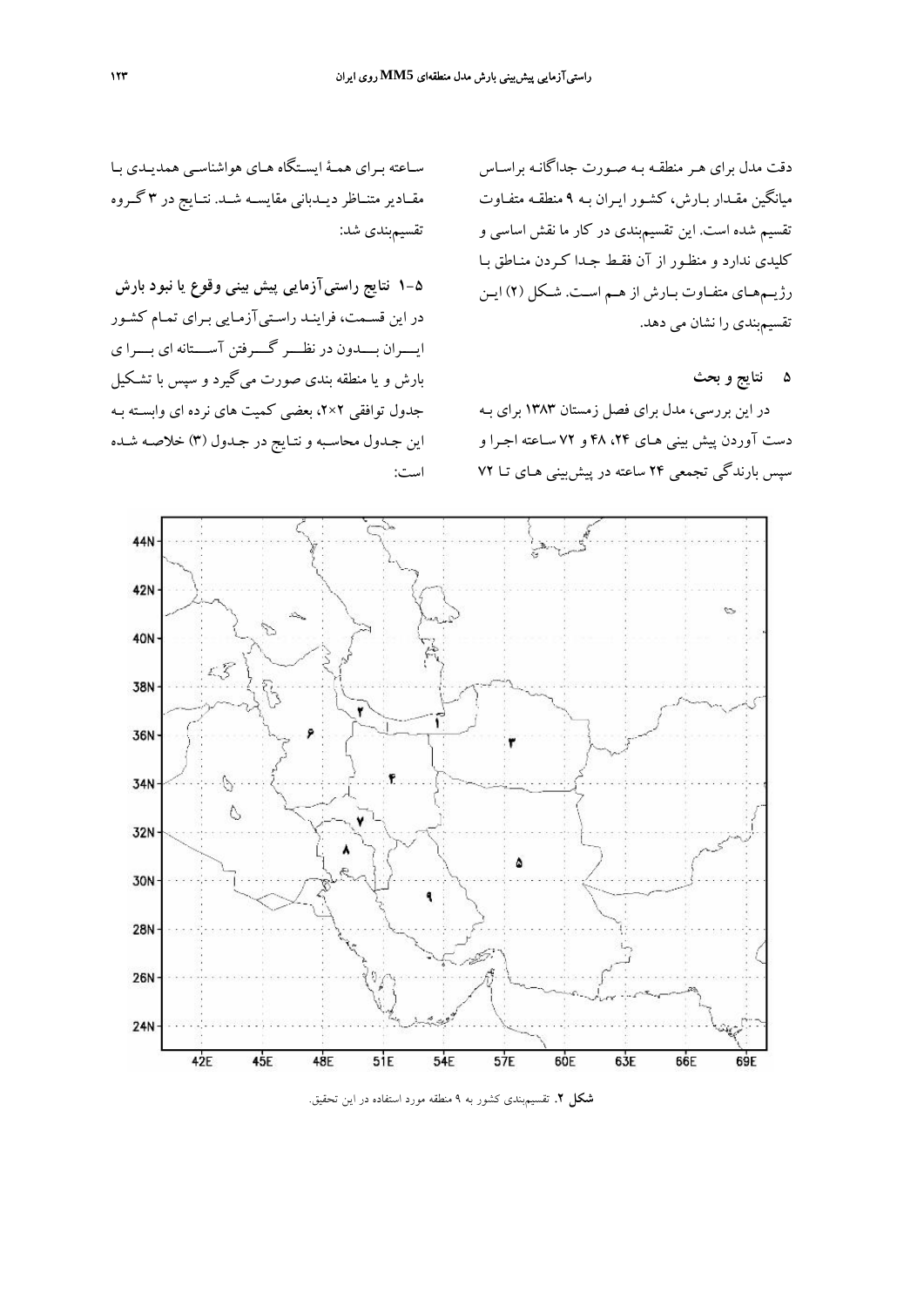**جدول .3** نتايج راستيآزمايي پيشبيني در حالت 2×.2

|         | a           | $\mathbf b$                   | $\mathbf c$ | d           | $\mathbf{p}$ c | B     | <b>FAR</b> | <b>TS</b> | H     |
|---------|-------------|-------------------------------|-------------|-------------|----------------|-------|------------|-----------|-------|
| ٢٤ ساعت | <b>٣٣٨٢</b> | $\mathbf{y} \cdot \mathbf{y}$ | ٢٨٢         | 1791        | $\cdot$ yr     | ەەر ، | ۰ غږ ۰     | ۰٫۰۷      | ۹۲ر ۰ |
| ٤٨ ساعت | ٣٤١٣        | YY                            | ۲۸۱         | <b>AARV</b> | $\cdot$ yr     | ٥٣ر ا | ۰ غږ ۰     | ۰٫۰۷      | ۹۲ر ۰ |
| ۷۲ ساعت | ٣٣٦٣        | ۷۵٦۸                          | ۳۰۸         | ۸٦١٥        | ۸۰ ۰           | ۱٦۱ ر | ۶۲ و.      | ٤ه ر٠     | ۹۲ر • |

كميتهاي آورده شده در جدول فوق در بخش 1-2 معرفي شده است.

همانگونه كه در جدول بالا ديده مي شود، در رديف مربوط به پيشبيني 48 ساعته مقدار عددي a يا ديدبانيهايي مثبت كه درست پيشبيني شدهاند از دو رديف پيشبينيهاي 24 و 72 ساعته بيشتر است. بررسي ساير كميتهاي اين جدول از اين قرار است:

PC: همانگونه كه در جدول 3 ديده ميشود مقدار كميت عددي نسبت صحيح براي همه پيشبينيها حدود 80 درصد است. بهعبارتديگر در حدود 80 درصد موارد پيشبيني وقوع يا نبود بارش مدل درست بوده است.

B: كميت اريبي تقريباً مقدار عددي 5ر1 را دارد اين مطلب نشان ميدهد كه تعداد مواردي كه پيش بيني وقوع بارش با مدل صورت گرفته است. به طور ميانگين بيش از تعداد مواردي است كه بارندگي اتفاق افتاده است به عبارت ديگر مدل در پيش بيني رخداد بارش، برآورد اضافي دارد.

FAR: اين كميت يا نسبت هشدار هاي نادرست نشان ميدهد كه نزديك به 40 درصد موارد پيش بيني ها نادرست بوده است.

TS: اين كميت كه مشابه نسبت صحيح است، نشان مي دهد كه بهطور ميانگين در بيش از نيمي از مواردي كه پيشبين يا ديدباني يا هر دو مثبت بودهاند پيشبيني درست بوده است زيرا در مخرج كسر d كه پيشبينيهاي منفي درست است حذف شده است بهگونهاي كه هرچه

پيشبيني منفي درست زياد هم باشد (پديده نادر) تأثيري در مقدار اين كميت ندارد.

H: بررسي اين كميت يا آهنگ برخورد نشان ميدهد كه 92 درصد مواردي كه در آنها وقوع بارش مثبت بوده است، (c+a(درست پيشبيني شده اند.

بهطوركلي، به نظر ميرسد نتايج راستيآزمايي پيشبيني در حالت 2×2 براي پيشبينيهاي 24 و 48 ساعته داراي دقت نسبتاً خوبي است.

**2-5 نتايج راستيآزمايي پيشبيني براي آستانههاي متفاوت**

در بخش 1-5 عملكرد مدل براي پيشبيني وقوع يا نبود بارش بررسي شد. اما ازآنجاكه معمولاً عملكرد مدلها براي وقوع يا نبود بارش در آستانههاي گوناگون بايستي متفاوت باشد، در اين بخش، فرايند راستيآزمايي براي تمام كشور ايران با در نظر گرفتن آستانههاي بارش صورت گرفته، به عبارت ديگر مهارت مدل براي پيشبيني رخداد بارش در آستانههاي متفاوت براي تمام كشور سنجيده شد. بدين منظور سه آستانه بارشي به صورت زير تعريف شد.  $( \cdot / \setminus \cdot)$ بدون بارش (= > ۰/۱)

كمتريا مساوي 10 ميليمتر(10= > >0/1) بيشتراز 10 ميليمتر(10<) تعريف شد. جدول 4 نتايج فرايند راستيآزمايي را با توجه به اين سه آستانه در پيشبيني 24 ساعته نشان ميدهد. همانگونه كه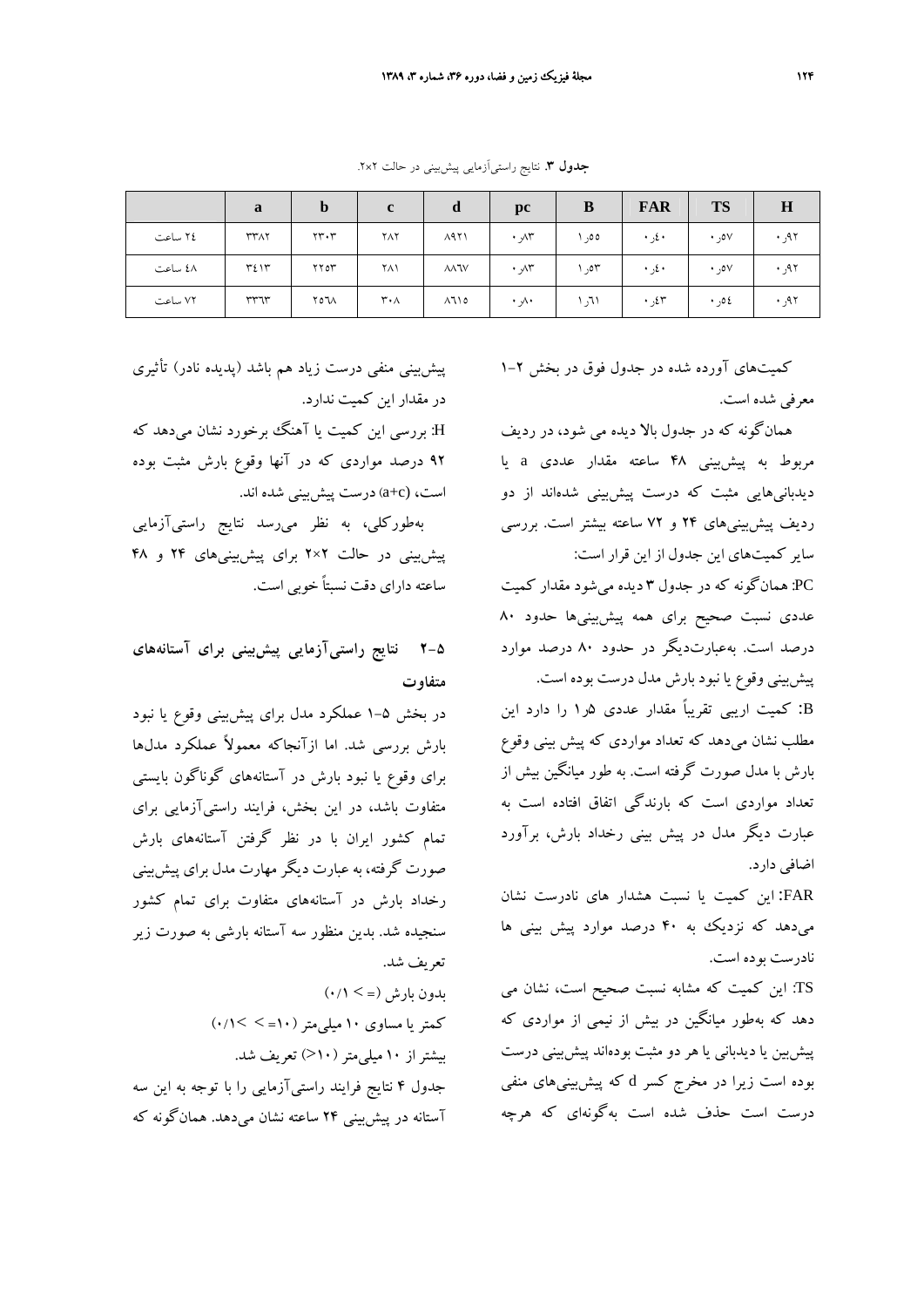بهطور جداگانه به انجام ميرسانيم. جدولهاي (،5 6 و 7) راستيآزمايي پيشبيني 24 ساعته بارش را در 9 منطقه براي سه آستانه تعريفشده نشان ميدهد. مقدار كميت pc كه نشاندهندة نسبت صحيح است، در آستانه اول براي همة مناطق داراي مقدار قابل قبول و حدود 85ر0 است ولي براي آستانه سوم اين كميت فقط در مناطق دوم و هفتم 9ر0 است و در بقيه مناطق، اين كميت ضعيف است. مقدار ميانگين كميت B نيز در آستانه اول حدود يك كه مقدار مطلوبي است. براي آستانه بين 1ر0 و 10 ميليمتر حدود 5ر1 و براي آستانه سوم براي مناطق گوناگون مقادير متفاوتي دارد. مقدار H كه نشاندهندة آهنگ برخورد است براي آستانه كمتر از 1ر0 حدود يك و قابل قبول است؛ براي آستانه بين 1ر0 تا 10 ميليمتر اين مقدار به طور نسبي قدري كمتر از يك است كه نشان ميدهد مدل براي اين آستانه در مناطق متفاوت كشور بهطور نسبي دقت كمتري دارد. اما در آستانه بيش از 10 ميليمتر فقط در منطقه 3 مقدار اين كميت بسيار كم است و در ساير مناطق مقدار قابل قبولي دارد. كميت FAR يا نسبت هشدارهاي نادرست براي آستانه كمتر از 1ر0 براي همة مناطق قابل قبول است و براي آستانه بين 1ر0 تا 10 ميليمتر بارش، اين كميت بهطور چشمگيري افزايش پيدا ميكند اما براي آستانه بيشتر از 10 ميليمتر قدري كاهش يافته است. همانگونه كه در جدولهاي 5 تا 7 ديده ميشود، مهارت مدل براي آستانه كمتر از 1ر0 در مناطق 5 ، 8 و9 (جنوب غرب، جنوب شرق و جنوب كشور) به طور نسبي بهتر است. براي آستانه بين 1ر0تا10 ميليمتر منطقه 6 ( غرب كشور) و براي آستانه بيش از 10 ميليمتر مناطق 2 و ،7 دقت مدل نسبتاً بيشتر است. ازاينرو بهطوركلي در نتيجهگيري راستيآزمايي پيشبيني بارش در فصل زمستان سال 1383 مناطق گوناگون ايران ديده ميشود كه مدل براي آستانههاي كم بارش در مناطق جنوبي و براي آستانههاي زياد بارش، در مناطق شمالي و

در اين جدول ديده ميشود، براي آستانههاي كمتر از 1ر،0 a يا ديدبانيهاي وقوع بارش كه پيشبيني درست داشتهاند مقدار 8921 يا بالاترين مقدار را نسبت به ديگر آستانههاي بارش داشته است. در بررسي ساير كميتهاي اين جدول ميبينيم بهطور ميانگين ٨۵ر ·=PC يا در ٨۵ درصد موارد پيش بيني ها درست صورت گرفته است. B نيز مقدار عددي 0/8 را دارد، يعني در 20 درصد موارد ديدبانيها، پيشبيني صورت نگرفته است اما براي ساير آستانهها B با مقادير بزرگتر از 1 نشان ميدهد كه مدل در پيشبيني بارش بر آورد اضافه نيز داشته است. مقدار FAR براي آستانه كمتر از 1ر0 دقيقتر از ساير آستانهها است. مقدار اين كميت براي آستانه كمتر از 1ر0 گوياي اين مطلب است كه نسبت پيشبينيهاي نادرست حدود 10 درصد موارد كل پيشبينيها بوده است. دو كميت TS  $\mathfrak{c}$ و H نيز با مقدار عددي  $\mathfrak{c}$ ر . در آستانه كمتر از 1ر نشاندهنده بيشترين دقت و نسبت تعداد پيشبينيهاي مثبت به كل ديدباني ها را نسبت به دو آستانه ديگر نشان ميدهد در اين جدول با مقايسه كميتهاي پيشگفته، كمترين مهارت براي آستانة بين 1ر0 و 10 ميليمتر است. كميتهاي عددي آستانه بيش از 10 ميليمتر حاكي از آن است كه مدل مهارت نسبتاً زيادي دارد. بهطوركلي، نتايج نشان ميدهد كه مهارت پيشبيني مدل براي آستانههاي گوناگون بارش متفاوت است، بهگونهاي كه براي آستانههاي كمتر از 1ر0 و بيشتر از 10 ميلي متر مهارت بيشتراست.

## **3-5 نتايج راستيآزمايي پيشبيني براي مناطق و آستانههاي متفاوت**

ازآنجا كه بارش در مناطق گوناگون ايران با در نظر گرفتن ويژگيهاي ناهمواري و اقليمي، بهخصوص در فصل زمستان بسيار اهميت دارد ازاينرو راستيآزمايي پيشبيني بارش را در اين بخش در 9 منطقه تعريفشده در ايران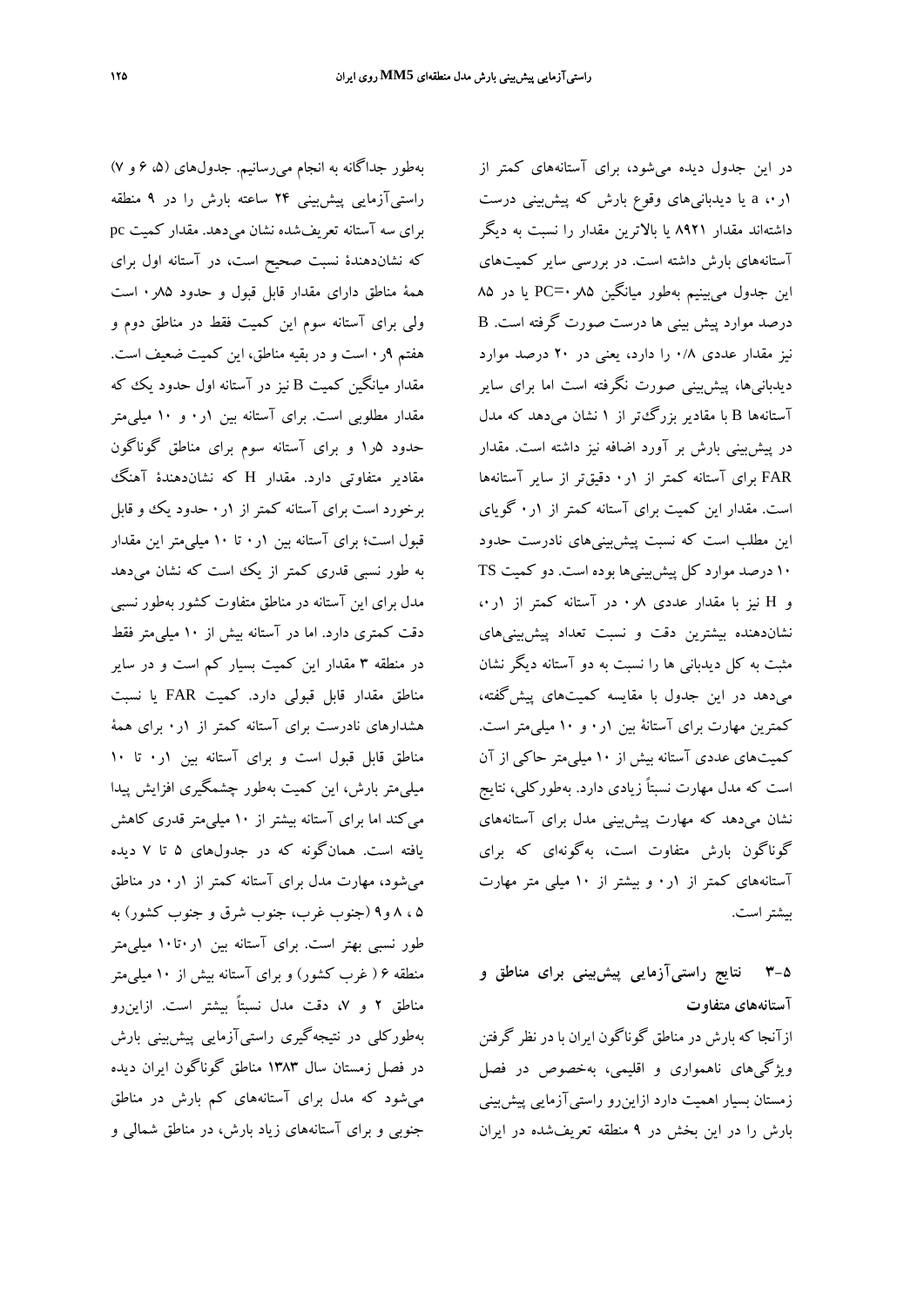نيز مرتفع كشور دقيقتر است. شايان گفتن است كه متأسفانه به علت محدود بودن تعداد دادههاي ديدباني در دسترس در زمان اجراي اين تحقيق، نتايج راستي، آزمايي نيزبا محدوديتهايي مواجه است.

#### **4-5 نتايج ارزش اقتصادي پيشبيني**

شكل a3. ارزش نسبي پيشبيني را براي پيشبينيهاي ،24 48 و 72 ساعته و شكل b. 3 ارزش نسبي را براي پيشبيني در حالت آستانههاي گوناگون برحسب L/C نشان ميدهد. محور افقي نشاندهندة مقدار نسبت هزينه اقدام حفاظتي (C (براي يك كاربر خاص به ميزان خسارت (L (در صورت نبود اقدام حفاظتي را نشان ميدهد. به عبارت ديگر محور افقي نشاندهندة طيف گستره ممكن كاربران است. اين اشكال با استفاده از مقادير جدولهاي توافقي 3 و 4 رسم شده است. در شكل a. 3 ديده ميشود كه ارزش نسبي پيشبينيهاي 24 و 48 ساعته در حدود 70

درصد و بيش از پيشبيني 72 ساعته است و اين شكل نشان ميدهد كه پيشبيني مربوط به 48 ساعته همانند پيشبيني 24 ساعته دقت نسبتاً زيادي دارد. شكل b. 3 ارزش نسبي پيشبيني را براي آستانههاي گوناگون بارش (آستانه كلي ، 10 ميليمتر و بيش از 10 ميليمتر) نشان ميدهد. مشاهده ميشود كه براي آستانه كلي بارش ارزش پيشبيني بيش از دو ارزش نسبي ديگر و حدود 65 درصد است. ارزش نسبي اين آستانهها در پيشبيني 24 ساعت بهدست آمده است. همانطور كه در شكل اخير ديده ميشود، ارزش پيشبيني آستانة بيش از 10 ميليمتر در حدود 57 درصد است. بيشينه ارزش نسبي آستانه كلي در ر  $C/L$ ر - $C/L$ و حال آنكه براي آستانه بيش از ١٠ ميلي متر در 1ر $L= C/L = 1$  اتفاق افتاده است. ازاين $\mathbb{C}$ و تحليل ارزش اقتصادي پيشبيني و راستيآزمايي مدل به اين نتيجه ميرسيم كه نتايج بهدست آمده دقت خوبي داشتهاند.

**جدول .4** نتايج راستيآزمايي پيشبيني 24 ساعته با در نظر گرفتن آستانه بارش.

|                               | a    | D           | c                             | a           | pc              | B              | <b>FAR</b> | <b>TS</b>           | $\bf H$ |
|-------------------------------|------|-------------|-------------------------------|-------------|-----------------|----------------|------------|---------------------|---------|
| $\cdot$ , $\cdot$ $\cdot$ =   | 1971 | 000         | $\mathbf{y} \cdot \mathbf{y}$ | <b>٣٣٨٢</b> | $\cdot \lambda$ | $\cdot \wedge$ | $\ddotsc$  | $\cdot \lambda$     |         |
| $\cdot$ / = $>$ > / ر $\cdot$ | ۲۱٦۹ | ۲٥V٥        | $4 \cdot \wedge$              | 90.9        | ۰,۸             | , 0            | $\cdot$ ,0 | $\cdot$ , 2         |         |
| >۱・                           | ۵۳۸  | $2 \cdot 7$ | ٣٢٢                           | 14141       | ۹۰٫۹۵           | ۰.۱            | لٹ ∙       | $\cdot$ , $\lambda$ |         |

**جدول** .**5** نتايج راستيآزمايي پيشبيني 24 ساعته در حالت بدون آستانه در 9 منطقه كشور.

|                             |  |             | a   | $\mathbf b$ | $\mathbf c$      | d    | pc                         | B                | H                | <b>FAR</b>       | <b>TS</b>                |                   |
|-----------------------------|--|-------------|-----|-------------|------------------|------|----------------------------|------------------|------------------|------------------|--------------------------|-------------------|
|                             |  | منطقه اول   | ٣٤٨ | ٤١          | ٥٨               | ۱٥۸  | ۸ر ۰                       |                  | ۹ر ۰             | ۱ر ۰             | ٨ر ٠                     |                   |
|                             |  | منطقه دوم   |     | ٤٤٨         | ٤٨               | ۱۸٥  | <b>YAV</b>                 | ٨ر ٠             | ٨ر ٠             | ۷ر ۰             | $\cdot$ , $\cdot$ 9      | $\cdot$ , $\vee$  |
|                             |  | منطقه سوم   |     | ۸٤٤         | ٦٧               | ۲٦٦  | ۳۹٦                        | $\cdot \sqrt{ }$ | $\cdot \sqrt{ }$ | $\cdot \sqrt{ }$ | $\cdot$ , $\cdot$ $\vee$ | $\cdot$ , $\vee$  |
|                             |  | منطقه چهارم |     | ٦٤V         | ٤٢               | ۱٥۹  | ٢٤١                        | ٨ر ٠             | ۹ر ۰             | ٨ر ٠             | $\cdot$ , $\cdot$ $\tau$ | ۸ر ۰              |
| $\cdot$ , $\cdot$ $\cdot$ = |  | منطقه پنجم  |     | <b>1717</b> | $4\lambda$       | ٢٤٤  | $\mathsf{r}_{\mathsf{AV}}$ | ۹ر ۰             | ۹ر ۰             | ۹ر ۰             | $\cdot$ , $\cdot$ 0      | ۸ر ۰              |
|                             |  | منطقه ششم   |     | ٢٤٢٦        | ۱۰۸              | 1.99 | 11.4                       | $\cdot \sqrt{ }$ | $\cdot$ , $\vee$ | $\cdot$ , $V$    | $\cdot$ , $\cdot$ 2      | $\cdot$ , $\vee$  |
|                             |  | منطقه هفتم  |     | $\circ$     | $\mathfrak{t}$ . | ٦١   | ۲۱۳                        | ۹ر ۰             |                  | ۹ر ۰             | $\cdot$ , $\cdot$ $\vee$ | ۸ر ۰              |
|                             |  | منطقه هشتم  |     | ٦٥٨         | ٤٤               | ٤٥   | $\Upsilon$                 | ۹ر ۰             |                  | ۹ر ۰             | $\cdot$ , $\cdot$ $\tau$ | ۰ ر $\mathcal{A}$ |
|                             |  | منطقه نهم   |     | 770         | ٣٢               | ٨٤   | ١٨V                        | ۹ر ۰             | ۹ر ۰             | ۹ر ۰             | $\cdot$ , $\cdot$ 2      | ۹ر ۰              |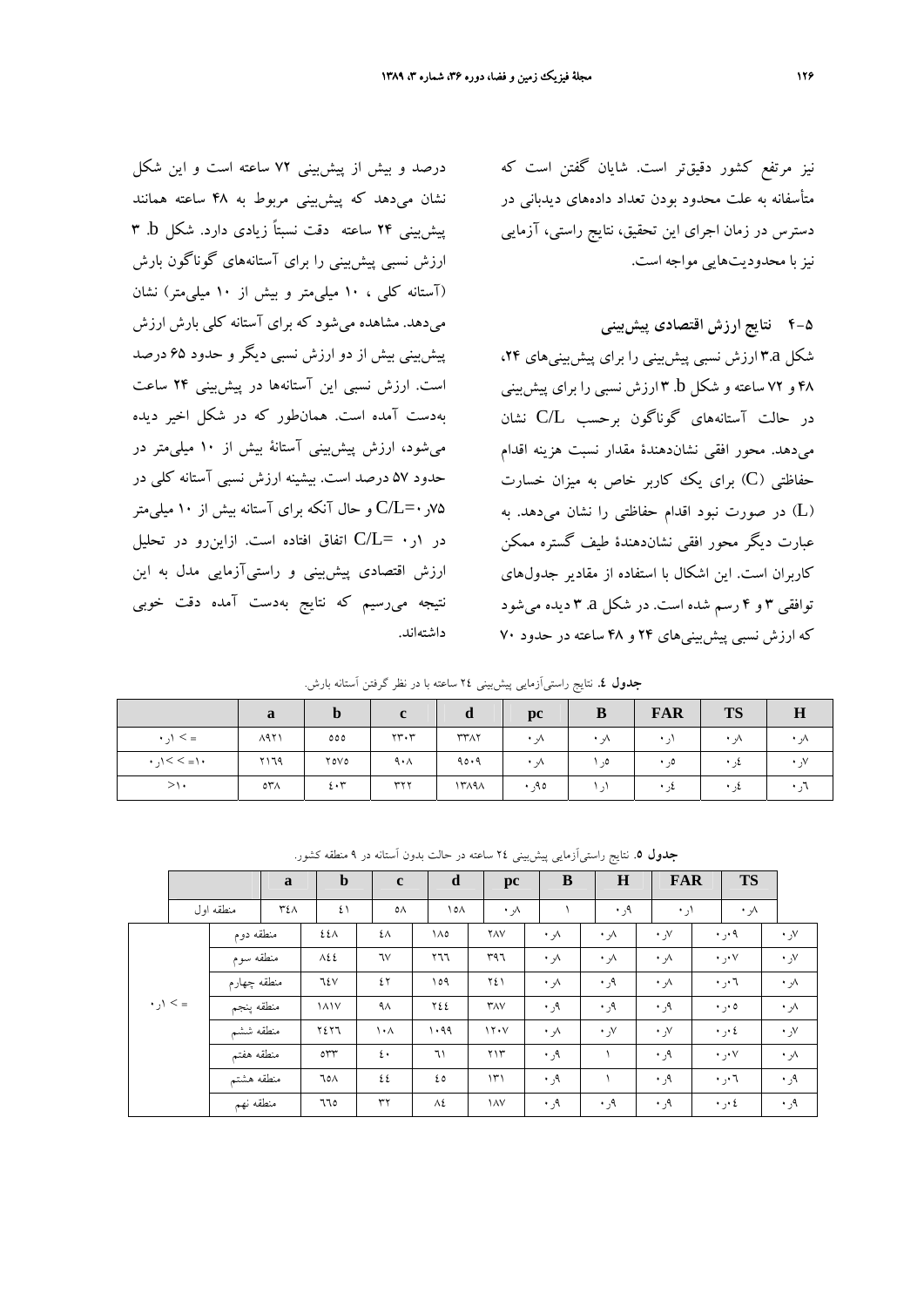|                     |                 |                         | a           | $\mathbf b$  | $\mathbf c$        | $\mathbf d$                                                                   | pc           | $\bf{B}$         | $\bf H$      | <b>FAR</b>       | <b>TS</b>               |      |
|---------------------|-----------------|-------------------------|-------------|--------------|--------------------|-------------------------------------------------------------------------------|--------------|------------------|--------------|------------------|-------------------------|------|
|                     | منطقه اول       |                         | ۹۳          | VV           | $\circ\cdot$       | $Y \wedge o$                                                                  | ٨ر ٠         | ۲ر ۱             | √ر ∙         | ەر •             | $\cdot$ $\cdot$ $\cdot$ |      |
|                     |                 |                         | منطقه دوم   | ۱٥۸          | ۲۰۹                | $\wedge\stackrel{\scriptscriptstyle\mathsf{M}}{\scriptscriptstyle\mathsf{F}}$ | $01\Lambda$  | $\cdot$ y        | ەر ۱         | $\cdot$ , $\vee$ | ٦ر ٠                    | ٤ر ٠ |
|                     |                 |                         | منطقه سوم   | ۳۱۲          | $r \cdot \epsilon$ | $\gamma$                                                                      | $\Lambda$ ٦. | $\cdot$ y        | ەر ۱         | $\cdot \sqrt{ }$ | ەر •                    | ٤ر ٠ |
|                     |                 |                         | منطقه چهارم | $\lambda$    | $\lambda$          | $\vee$                                                                        | ٦٨١          | ٨ر ٠             | ەر ۱         | $\cdot$ , $\vee$ | ەر •                    | ٤ر ٠ |
|                     | $\cdot$ ) $\lt$ |                         | منطقه پنجم  | ٢٤٠          | ۲۸۱                | ۱۳۹                                                                           | 111          | $\cdot \sqrt{ }$ | ٤ر ١         | ٦ر ٠             | ەر •                    | ٤ر ٠ |
|                     |                 | منطقه ششم<br>منطقه هفتم |             | $\lambda$ ٤٤ | 1177               | ٢٣٤                                                                           | Y09.         | $\cdot \,$ y     | ۹ر ۱         | $\cdot \sqrt{ }$ | $\cdot$ , $\tau$        | ٤ر ٠ |
| $\langle =   \cdot$ |                 |                         |             | ٩.           | ٩٤                 | ٦١                                                                            | 7.7          | $\cdot \sqrt{ }$ | ۲ر ۱         | ٦ر ٠             | ەر •                    | ٤ر ٠ |
|                     |                 |                         | منطقه هشتم  | ٦٥           | $\circ \circ$      | ٦٦                                                                            | 797          | ۹ر ۰             | ۹ر ۰         | ەر •             | ەر •                    | ۳ر ۰ |
|                     |                 |                         | منطقه نهم   | ۹۳           | ۹٤                 | $\circ \cdot$                                                                 | VT'          | ۹ر ۰             | $\gamma$ ر ۱ | $\cdot$ , $V$    | $\cdot$ ,0              | ٤ر ٠ |

**جدول.6** نتايج راستيآزمايي پيشبيني 24 ساعته براي آستانه كمتر يا مساوي 10 ميلي متر در 9 منطقه كشور.

**جدول .7** نتايج راستيآزمايي پيشبيني 24 ساعته براي آستانه بيشتر از 10 ميليمتر در 9 منطقه كشور.

|           |           | a           | $\mathbf b$ | $\mathbf c$       | d              | pc                          | B                 | $\bf H$ | <b>FAR</b>    | <b>TS</b>        |               |
|-----------|-----------|-------------|-------------|-------------------|----------------|-----------------------------|-------------------|---------|---------------|------------------|---------------|
|           | منطقه اول | ٣٦          | ١.          | ۲.                | 049            | ۱ر ۰                        | ٨ر ٠              | ٦ر ٠    | $\cdot$ ,۲    | ه, ۰             |               |
|           |           | منطقه دوم   | ٥٩          | ٤٦                | ٣٥             | $\lambda$ Y $\lambda$       | ۹ر ۰              | ۱ر ۱    | ٦ر ٠          | ٤ر ٠             | ٤ر ٠          |
|           |           | منطقه سوم   | $\gamma$    | ٣٤                | ٤٢             | 12A0                        | ۱, ۰              | ۹ر ۰    | ۲ر ۰          | $\cdot$ , $\vee$ | ۱ر •          |
|           |           | منطقه چهارم | ٣٢          | $\mathsf{r}\cdot$ | $\gamma\gamma$ | $\cdots$                    | ۱ر •              | ۱ر ۱    | ٦ر ٠          | ەر •             | ٤ر ٠          |
|           |           | منطقه پنجم  | ٦٢          | ٤٨                | ٤٤             | ۲۳۹۲                        | ۱ر ۰              | ۱ر •    | ٦ر ٠          | ٤ر ٠             | ٤ر ٠          |
|           |           | منطقه ششم   | ۱٥١         | ۱۳۹               | $\wedge$ ٦     | ٤٤٦٤                        | ۱ر ۰              | ۲ر ۱    | ٦ر ٠          | ەر •             | ٤ر ٠          |
| $> \cdot$ |           | منطقه هفتم  | ٦٩          | ۲۱                | ٣٣             | ٧٢٤                         | $, \cdot, \alpha$ | ٠,٩     | $\cdot$ , $V$ | ۲ر ۰             | $r_{\rm c}$ ۰ |
|           |           | منطقه هشتم  | $\uparrow$  | ۲٥                | $\mathcal{N}$  | $\Lambda \cdot \mathcal{A}$ | ۱ر •              | ۳ر ۱    | $\cdot$ , $V$ | ٤ر ٠             | ٤ر ٠          |
|           |           | منطقه نهم   | ٦٢          | ٢٢                | ۱٤             | ۸V٠                         | ۱ر •              | ۱ر ۱    | ۸ر ۰          | ۳ر .             | $r_{\rm t}$ ۰ |



**شكل .3** (a (ارزش نسبي پيشبينيهاي 24 تا 72 ساعت بر حسب نسبت هزينه براي حفاظت به ميزان خسارت.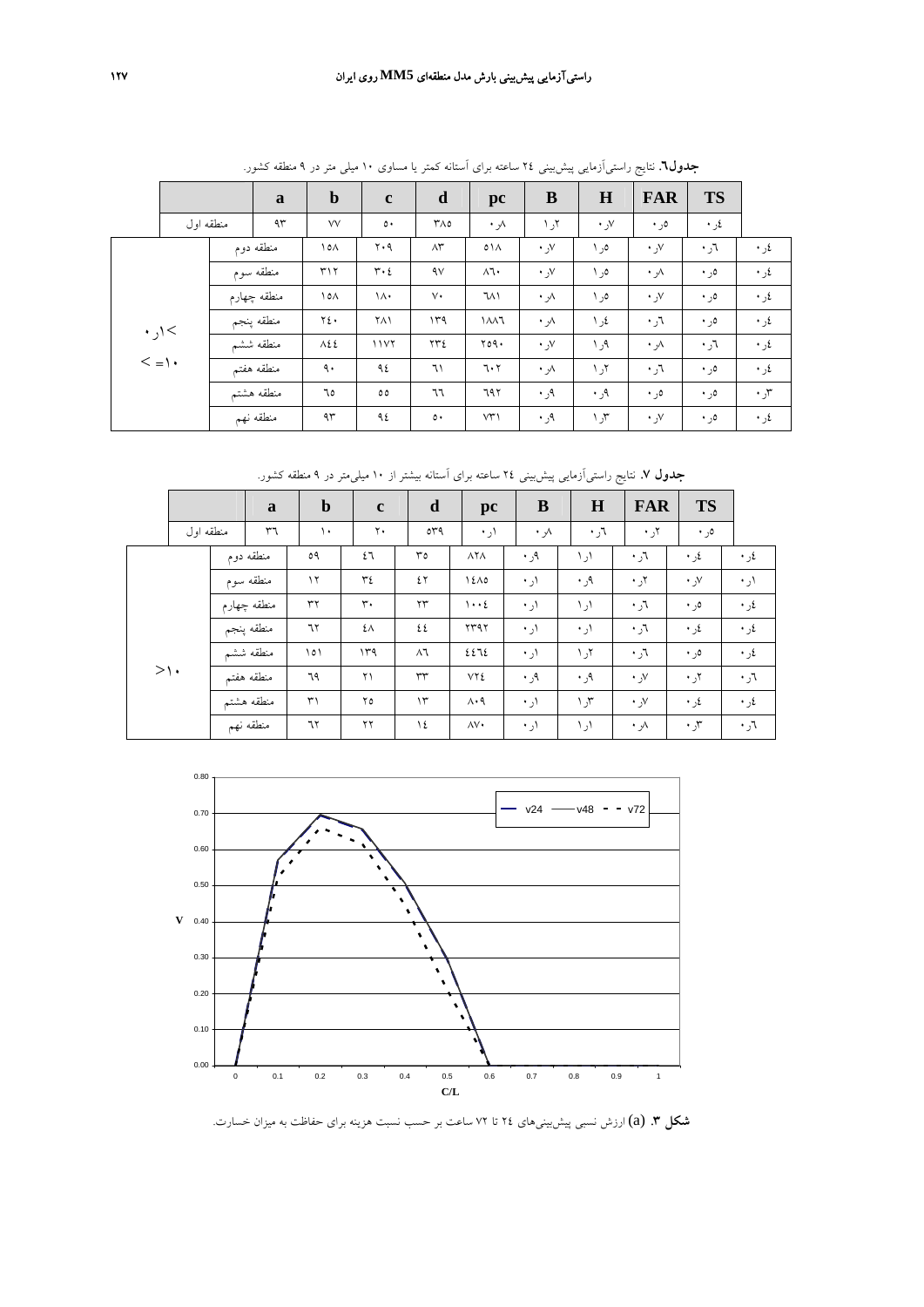

**شكل .3** (b (ارزش نسبي پيشبيني 24 ساعت براي آستانههاي كلي، 10 ميليمتر و بيش از 10 ميليمتر.

**6 نتيجهگيري**

بررسي نتايج نشان مي دهد كه پيشبيني مدل در دوره 4 ماهه حدود 80 درصد موارد براي وقوع يا نبود بارش صحيح بوده است هرچند در كل تعداد موارد پيشبيني وقوع بارش برآورد اضافي نشان ميدهد ( 1.5=B(.

بهطوركلي در دوره 4 ماهه مورد بررسي بيشتر مناطق كشور تحت تأثير بارندگي هاي ناشي از سامانه هاي مقياس همديدي در عرض هاي مياني بوده است. بديهي است كه با بررسي صرفاً يك فصل زمستان نميتوان بهطور قطعي در مورد مهارت مدل قضاوت كرد. اما از آنجا كه امكان اجراي مدل براي مدت چند سال در اين بررسي وجود نداشت، مجبور به قضاوت براساس يك نمونه چندماهه هستيم. در اين سامانه ها نقش ناپايداري كژفشاري در مقايسه با ناپايداريهاي همرفتي چيره است. با توجه به اين موضوع و اهميت بيشتربخش ديناميك مدل در اين پيش بيني ها، موفقيت نسبي مدل در اين پيش بينيها مورد انتظار است.

نتايج راستيآزمايي پيش بيني براي آستانه هاي متفاوت حاكي از تفاوت مهارت در اين آستانه ها است بهگونهاي كه براي آستانه هاي كمتر از 1ر0 و نيز بيشتر از 10 ميلي متر مهارت مدل بيشتر و براي آستانه بين 1ر0 و كمتر از 10 ميلي متر مهارت كمتر است. شايانِذكر است كه بخشي از كاستي هاي مهارت مدل در پيشبيني بارندگي مربوط به نبود اندازه گيريهاي دقيق بارش ميشود. بهعبارتديگر نبود توافق برونداد مدل و ديدباني در برخي از نقاط مربوط به ناكامل بودن ديدباني است، مثلاً هسته هاي بيشينه بارندگي معمولاً در نقاط خاصي از ارتفاعات رخ مي دهد كه تعداد ديدباني هاي در دسترس در اين نقاط كمتر است . ديدباني ها معمولاً به طور ميانگين در كوهپايه ها و در دره ها صورت تا در نقاط شاخص و قله ها.

نتايج راستي آزمايي پيش بيني براي مناطق گوناگون در آستانه هاي متفاوت مبين آن است كه دقت مدل براي آستانه هاي كمبارش در مناطق جنوبي و براي آستانه هاي